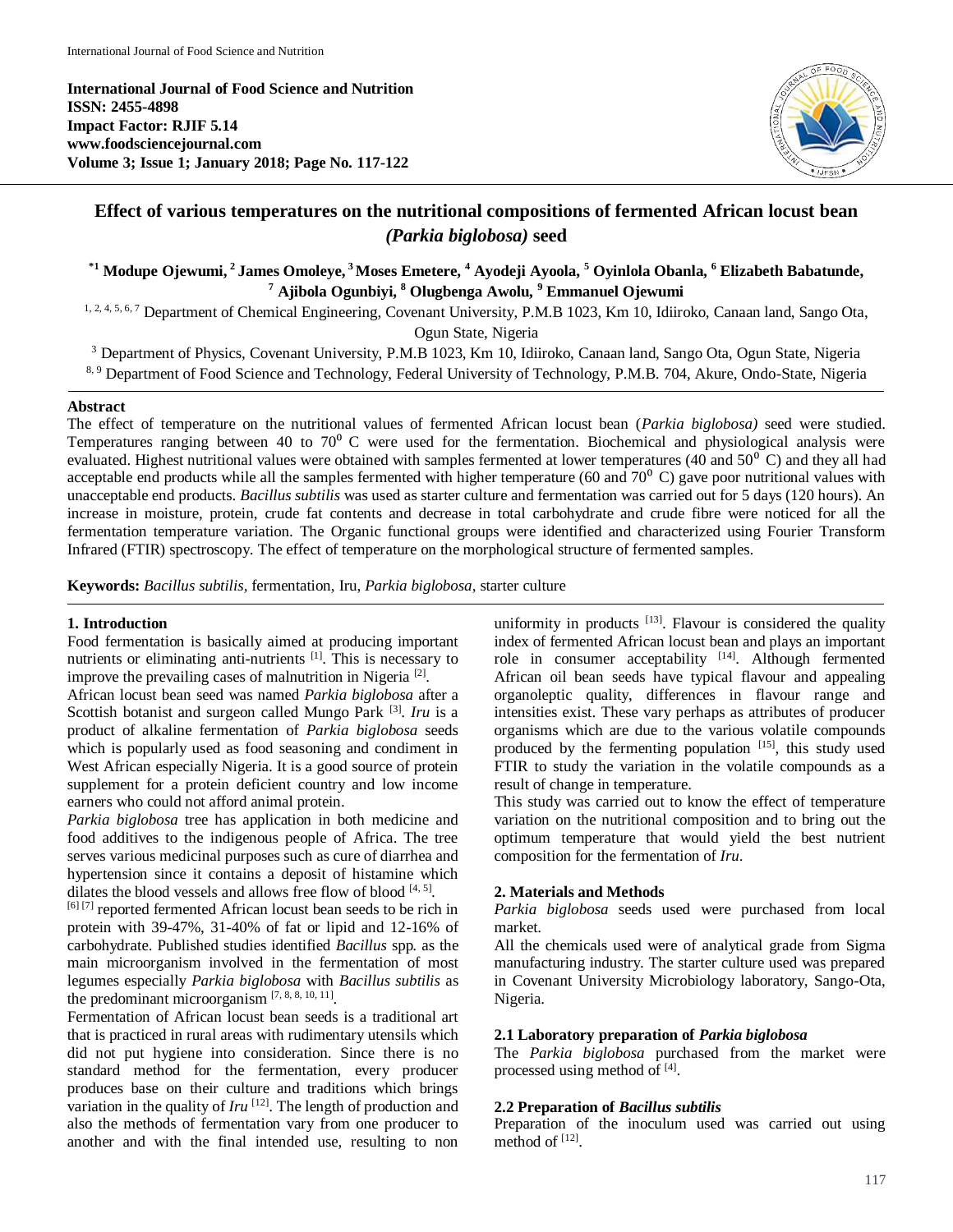## **2.3 Inoculation of Seeds**

200 g of processed seed was inoculated with freshly prepared *Bacillus subtilis*. Five flasks labelled 24 hours to 120 hours were placed in a thermostatically controlled fermenter. At the end of every 24 hours samples were removed from the fermenter and packed into an air tight container which is stored in the freezer for further analysis.

## **3. Biochemical Analysis**

## **3.1 Proximate Analysis of Fermented African Locust Bean**

**Seeds:** The parameters determined were % moisture, % crude protein, % fat, % ash, % crude fibre and % total carbohydrate compositions. These were determined using the [16] method.

#### **3.2 Temperature Monitoring**

This was done using the temperature probe fabricated with the fermenter used for the fermentation process.

#### **3.3 Physiological Analysis**

This is majorly the physical characteristics of the condiments such as taste, aroma, colour, texture and appearance.

### **4. Results & Discussion**

The seed was fermented to a protein based vegetable condiment identified by its appearance, aroma, and taste. The smell was prominent after the third day (72 hours) of fermentation. The substrate became dark and soft with characteristics aroma similar to ammonia.

#### **4.1 The pH**



**Fig 1:** Effect various temperature on the pH of the fermented samples.

Prior literature works confirmed that the fermentation of African locust bean (*parkia biglobosa)* seed to Iru is an alkaline fermentation [12, 17, 18].

Figure 1 showed that lower temperature favoured increase in pH value towards alkalinity during fermentation. This is due to the ability of *Bacillus subtilis* to produce protease to hydrolyse protein and obtain amino acids and ammonia as source of carbon and energy for growth, respectively. Alkaline conditions provided a suitable environment for the hydrolysis of proteins by *Bacillus subtilis* which resulted in the production of amino acids and the release of ammonia which is alkaline in nature [14].

#### **4.2 The Proximate Analysis of African Locust Bean Seeds**

Figures 2a-5h shows the effect of temperation variation on the Proximate analysis of African locust bean seeds.

## **4.2.1 % Moisture content**

The moisture content increased with fermentation duration in all the temperature [40-70ºC]. Analysis showed that the initial moisture content was 68 % which later increased to 76 % after the third day of fermentation. The raw unfermented seeds had 9.62 %, while raw cooked unfermented seeds had 56.33 % moisture content. During fermentation the higher the fermentation temperature, the higher the moisture content. The increase was probably due to the water used in subsequent processing such as soaking, dehulling and boiling of the raw seeds prior to fermentation processes and the increase in temperature which probably generated steam, since the fermenting vessels were tightly covered. [19, 20] reported that the metabolic activities of some microorganisms during fermentation gives out moisture as one of their end products. Increase in moisture content was noticed in all the fermentation temperature conditions.

#### **4.2.2 % Ash content**

Figures 2a-5h shows that ash content decreased with fermentation duration (days) and increased with fermentation temperature. Increase in ash content was noticed in fermentation temperature 40 and 50ºC while a decrease was also noticed at 60 and 70ºC. The ash content varied between 2.6-4.0 %. The decrease in percentage ash content was as a result of long hours of boiling, soaking in water and dehulling. A30-40% reduction was noticed, which implies that the total mineral content of the seeds resides in the hull of the seeds which are leached during processing [13, 19]. The reduction in percentage ash content may also be due to the utilization of some essential salts during fermentation by microorganisms for their metabolic activities.

## **4.2.3 % Crude protein**

Several research works have been carried out on how fermentation enhances protein value of *Parkia biglobosa* seeds, this was established in figure 2a with increase in protein content at the third of fermentation. The protein composition decreases as temperatures increases. Figures below showed that at every fermentation temperature protein content increased from the first day up to the third day and declined from the fourth day. The % yield of protein from the fermentation of *Parkia biglobosa* at any given day of fermentation declines with increase in fermentation temperature from 40 to 70 $^{\circ}$  C. The protein yield at 40 $^{\circ}$  C on the third day of fermentation is 52.7 %, it reduced to 25.6 % on the third day at a temperature of 70 $\degree$  C. This is shows that *bacillus subtilis* functions well at lower temperature (40-50  $<sup>0</sup>$  C). Thus maximum yield of protein is achieved at the third</sup> day of fermentation with temperature 40 $^{\circ}$  C.

#### **4.2.4 % Crude fibre**

Fermentation reduced the percentage crude fibre of the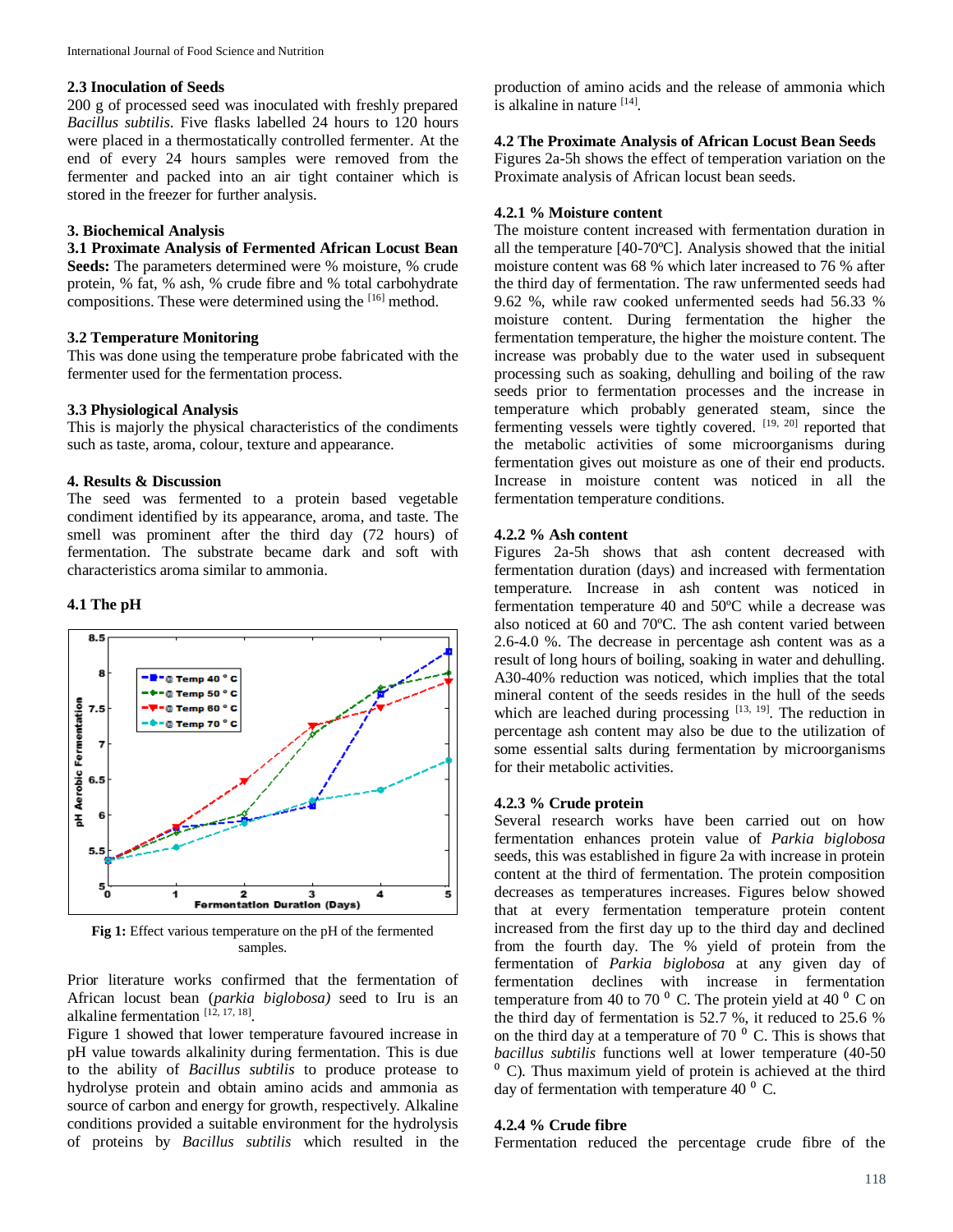substrate (fermenting seed) with days of fermentation. An increase in fermentation temperature led to decrease in the percentage crude fibre. Temperature seems to have minimal or no impact in the Crude fibre of African locust bean seeds during fermentation. The patterns in figures 2a-5h reduced progressively, showing that there is a consistent decrease in the percentage crude fibre content.

## **4.2.5 % Fat**

Proximate analysis of both raw and cooked African locust bean seed gave about 17.33 % and 19.33 % of fat content respectively. Increase in fermentation temperature led to a decrease in % fat content. There was an increase in the % fat content with days of fermentation. The activity of lipolytic enzyme is faster with a slight increase in temperature during fermentation process but an elevated temperature above the optimum operating temperature of the fermenting microorganism- *bacillus subtilis* which is 40-50<sup>°</sup> C will either make the organism go dormant and reactivated with a favourable conditions or die.

## **4.2.6 % Total Carbohydrate (Cho)**

A decrease in total carbohydrate which is expected since it is the substrate that is been consumed by the fermenting microorganisms**.** The loss in carbohydrate during soaking and boiling is attributed to the leaching of soluble carbohydrates like sugars into the cooking water. Loss in carbohydrate during fermentation may also be as a result of the fermenting organisms that utilize some of the sugar for growth and metabolic activities [21]. The higher the temperature the lower the reaction since the fermenting microorganism cannot function well at high temperature, hence low conversion of carbohydrate to sugar.

In summary, the highest compositions were obtained on the third day of fermentation at temperature 40 ºC, this gives the optimum operating temperature for the fermentation of African locust bean seeds. This is in support of the claims in literature that the fermenting microorgansim in African locust bean seeds has an optimum temperature with minimum value of 18 and a maximum value of 45 °C.



**Fig 2a&b:** proximate analysis at 40o C



**Fig 3c&d:** proximate analysis at 50 °C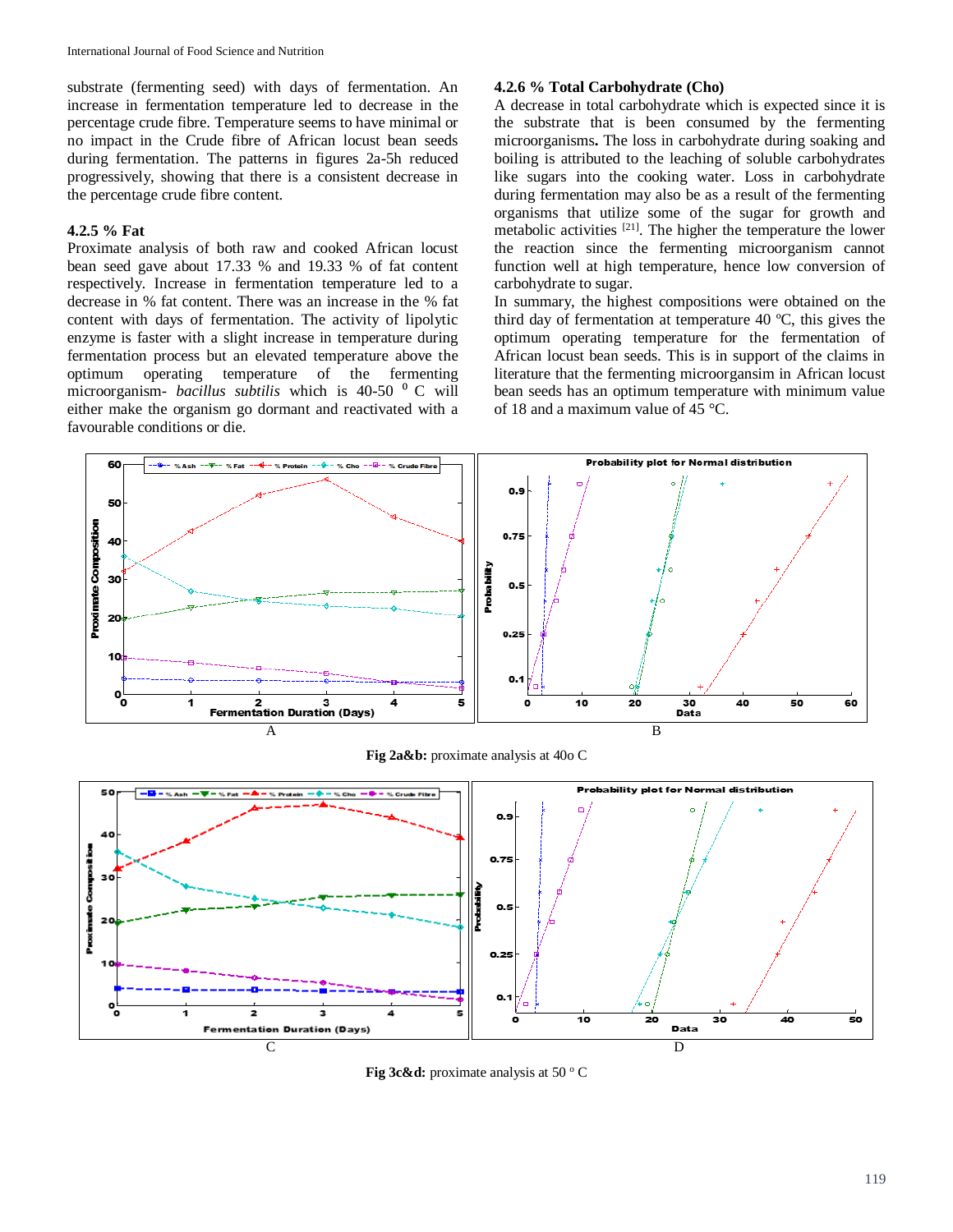

**Fig 4e&f:** proximate analysis at 60 °C



**Fig 5g&h:** proximate analysis at 70 o C

The normal distributions of each components show that at 40 <sup>o</sup>C, the probability of obtaining crude fibre, ash, cho, fat and protein is 0.25, 0.25, 0.6, 0.6 and >0.9 (Figure 2b). Hence, the probability of distribution is proportional to the proximate composition (Figure 2a).

The normal distributions of each components show that at 50 <sup>o</sup>C, the probability of obtaining crude fibre, ash, cho, fat and protein is 0.25, 0.25, 0.5, 0.5 and >0.8 (Figure 3d). Hence, at an increased temperature, the probability of distribution for cho, fat and protein decreased while crude fibre and ash remained constant (Figure 2a). Hence, at higher temperature, the probability of distribution in composite-crude fibre and ash is not proportional to the proximate composition (Figure 3c).

The normal distributions of each components show that at 60 <sup>o</sup>C, the probability of obtaining crude fibre, ash, Cho, fat and protein is 0.15, 0.15,  $>0.1$ ,  $>0.1$  and  $>0.9$  (Figure 4e). Hence, the probability of distribution is proportional to the proximate composition (Figure 4f).

The normal distributions of each components show that at 70 <sup>o</sup>C, the probability of obtaining crude fibre, ash, Cho, fat and protein is 0.40, 0.40, 0.7, 0.7 and >0.9 (Figure 2b). Hence, at a

specific temperature, the probability of distribution is inversely proportional to the proximate composition (Figure 2a).

#### **5. Physiological/Organoleptic Analysis**

Panel of 10 assessors were used with the following results;

**Table 1:** Physiological/Organoleptic Analysis of the Final Product

|                          | <b>Colour</b> |      | <b>Taste Texture</b> | Appearance |
|--------------------------|---------------|------|----------------------|------------|
| Dislike Extremely        | None          | None | None                 | None       |
| Dislike Slightly         | None          | 10%  | None                 | None       |
| Neither Like Nor Dislike | 20%           | None | 10%                  | None       |
| Like Moderately          | 80%           | 90%  | 70%                  | 70%        |
| Like Extremely           | 90%           | 90%  | 90%                  | 90%        |

Purchase Interest 100% while Overall Acceptability of 90% were obtained.

Only the sample fermented for 72 hours with fermentation temperature  $40^{\circ}$  C was acceptable with respect to taste, colour, appearance and aroma, this shows the optimum fermentation conditions for the fermentation of African locust bean seed.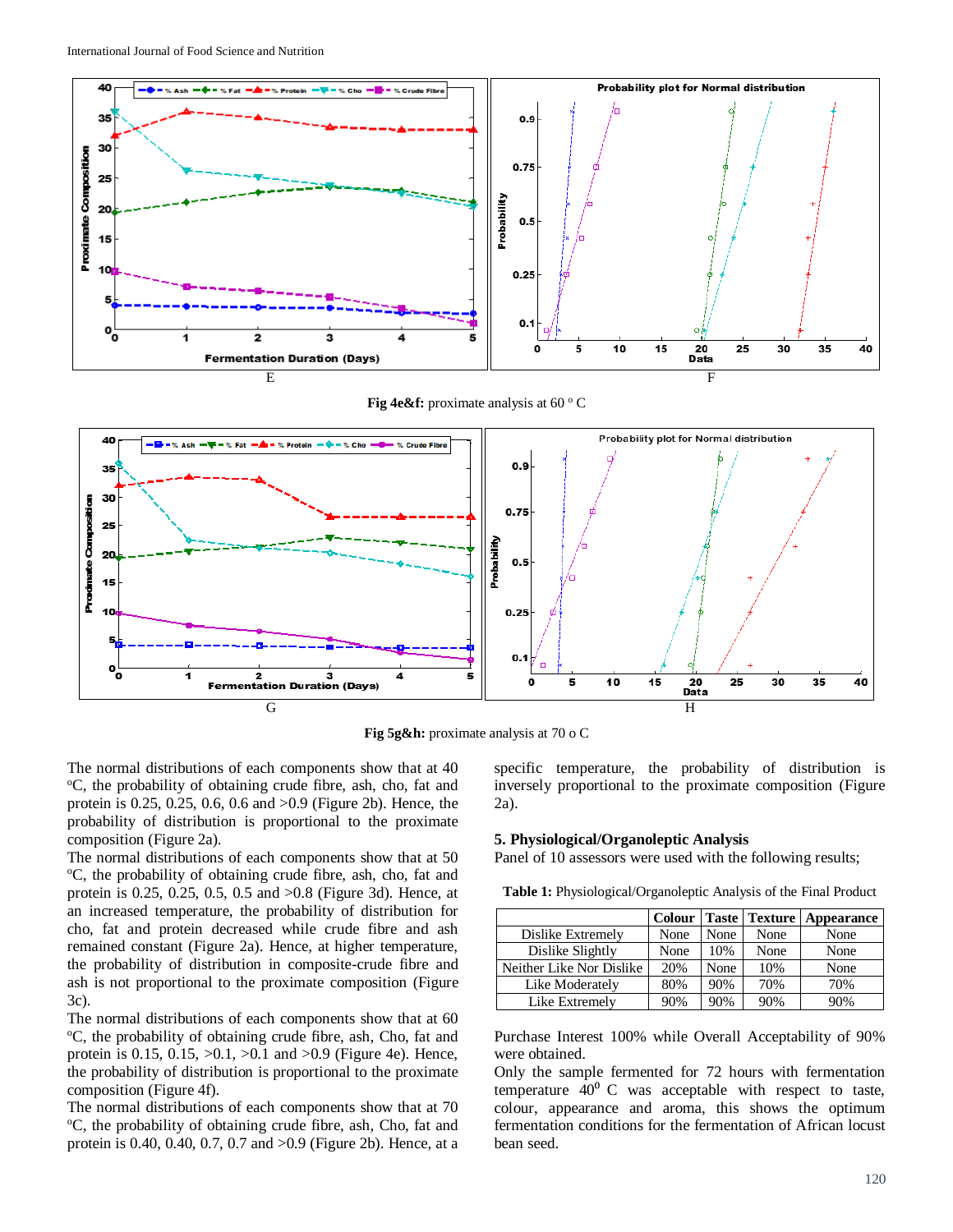## **6. Identification of Organic Functional Groups Present in African Locust Bean (***Parkia biglobosa***) Seeds.**

The Organic functional groups were identified and characterized using Fourier Transform Infrared (FTIR) spectroscopy (Bruker VideoMVP™ Single Reflection ATR Microsampler Spectrometer model). This is an accurate and effective way of determining the absence or presence of different functional groups in a molecule.

The spectrum in raw unfermented African locust bean has a characteristics strong stretching broad bond of O-H, hydrogen-bonded Alcohol, Phenols and carboxylic acids compound, with absorption frequency range of 3271.68 cm-1 . A stretching vibration of C-H, Alkynes with strong and sharp intensity is observed at the same absorption frequency. Similarly, a stretching broad N-H medium but secondary band amine was also noticed. Bands such as stretching frequency of alkane C-H and alkene =C-H with strong and medium intensity was noticed at absorption frequency of 2924.52 cm-1 respectively. All sample analysed shows the same properties as above but at different characteristics absorption of frequency range. This explains the similarity in aroma (odour) during fermentation at various temperature. The intensity of each compounds found at different stages of fermentation temperature differentiates them from one another, this accounts for the increase in aroma (odour) during and after fermentation.

C-Cl and C-Br (Alkyl halides and aromatics compounds) are the compound which was observed only on the  $5<sup>th</sup>$  day of fermentation at temperature 50 °C. This probably might be responsible for the strong undesirable odour perceived after the fourth day of fermentation at higher temperatures (60- 70ºC).

## **7. Morphological Structure**

The Morphological structures of African Locust Bean (*Parkia biglobosa*) Seeds viewed using SEM (Scanning Electron Microscope) revealed the following;



**Fig 6:** The morphological structure of unprocessed African locust bean seeds



**Fig 7:** The morphological structure of fermented sample on the third day at 40°C



**Fig 8:** The morphological structure of fermented sample on the third day at 70°C

The result obtained from SEM showed the effects of temperature and fermentation on the morphological structure of both raw and fermented sample. This revealed the differences in processing and fermentation stages. Figure 6 revealed the morphological structure of the unprocessed seed with an agglomerated cohering image with a coarse and wrinkled corrugated surface (No reaction or fermentation observed). Figure 7 revealed the morphological structure of sample fermented for three days at temperature 40ºC. A wider agglomerated and non-cohering structure with a wider pores compared to figure 6, this was attributed to the introduction of heat. This confirmed that compounds were been broken down into smaller units such as carbohydrates. Granules were also still visible, probably protein but adhere more to the surface of the structure (Reaction observed).

Figure 8 revealed the morphological structure of the third day fermented sample at fermentation temperature 70°C**.**

Agglomerated with a cohering structure was seen. Since the structure were compact and dense, disintegration is probably to be low or absent, hence little or no reaction.

This is probably the reason why all the products at this fermentation temperature were not acceptable. Narrower pores